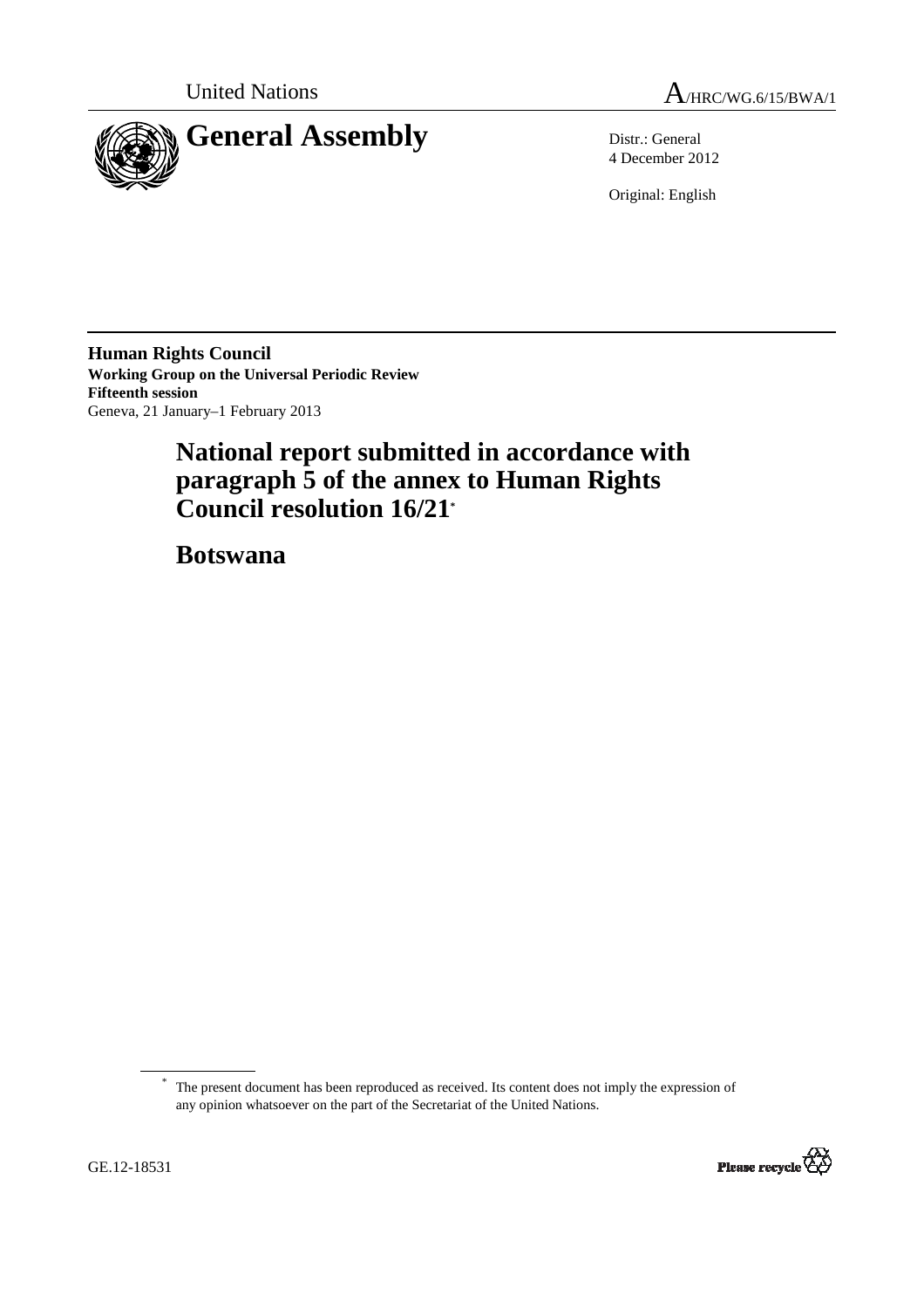## **I. Methodology and consultation process**

1. To undertake the development of this Report, the Ministry of Foreign Affairs and International Cooperation collected and collated information from implementing Ministries and Departments, on the agreed recommendations from the 2008 review under the UPR. This process was done under the Ministry's key role as Coordinator of the Inter-Ministerial Committee on Treaties, Conventions and Protocols. The Ministry worked closely with the Ministry of Defence, Justice and Security and the Attorney General's Chambers.

2. A working draft national report was then prepared by the Drafting Committee and was shared with stakeholder Government Ministries and Departments as well as the civil society, civic organizations and Non-Governmental Organizations (NGO's) with a view that they make their initial contribution and provide feedback.

3. The initial multi-stakeholder consultations were held on  $11<sup>th</sup>$  September 2012. The Workshop dedicated to consideration of the draft report was convened on  $26<sup>th</sup>$  September 2012, bringing together all stakeholders including the civil society and civic organizations. Stakeholders made their inputs towards the consolidated text, as well as recommendations to improve the document.

4. Botswana also benefited from the support of the UNDP towards the production of the Report.

## **II. Developments since the previous review: normative and institutional framework**

5. Botswana has a strong institutional framework that has helped safeguard and preserve its position at the global level as a democracy with a good record in its situation of human rights. These include the Independent Electoral Commission, the Office of the Ombudsman, Government Ministries and Departments. There is also an active civil society and civic organizations that continue to make meaningful contribution to the promotion and protection of human rights.

6. Section 58 (2) (a) of the Constitution provides that the National Assembly comprise of 57 directly elected Members, four (4) specially elected Members and a Speaker. In 2009, Botswana successfully held its tenth general elections. For the first time in the country's history, a woman was elected to the position of Speaker of the National Assembly. The constitution provides for directly elected members as well as 4 specially elected members and a speaker. Currently, there are 57 directly elected members as well as 4 specially elected. As at the time of the preparation of the report there is a delimitation exercise which may, in future, vary the number of directly elected members.

7. Since 2008, Government has opened a number of specialised Courts, which have improved access to justice. These include: Small Claims Courts set in 2009 in Gaborone and Francistown cities, seven (7) Specialised Stock Theft Courts, which have helped to alleviate the case backlog. Additionally, there are three (3) designated children's Courts in three (3) different localities.

8. In 2010, the Government of Botswana implemented a Judicial Case Management System (JCMS), with a view to better manage case flow and achieve a speedy resolution of cases. The JCMS encourages parties to a dispute to consider resolving issues outside court, and shortening the amount of time for disposing of a matter. As a result the turnaround time to disposal of cases reduced significantly.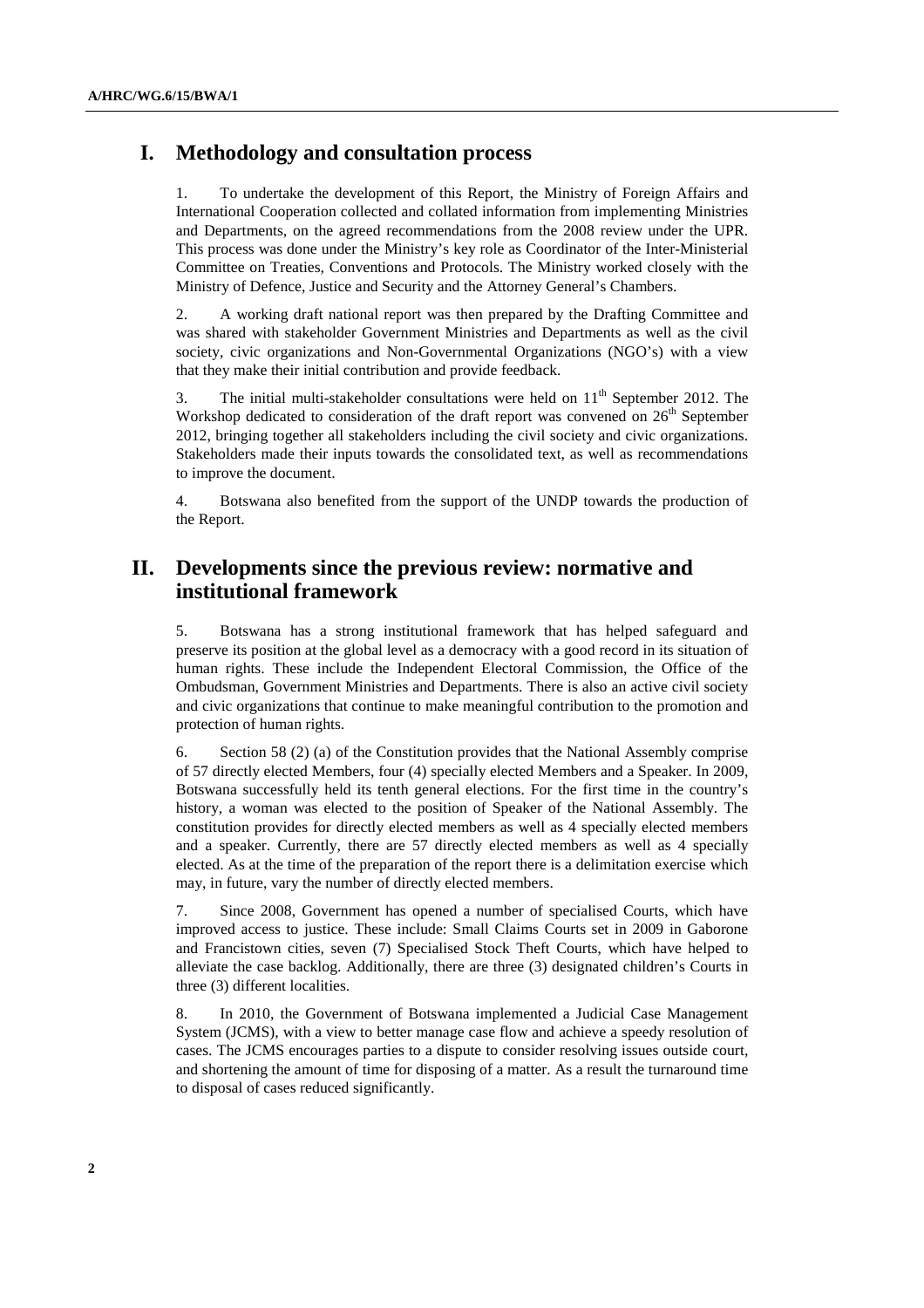9. In 2010 Botswana ratified the Convention on Intangible Cultural Heritage and became member of the UNESCO Harare Cluster. Although the Convention has not yet been domesticated, the Department of Arts and Culture has taken a positive step towards its implementation by setting up a National Intangible Cultural Heritage Committee. The Committee's mandate is to ensure that cultural aspects are listed for safeguard and culture is recognized as a means of livelihood as well as a source of economic benefit to the community at large. The Department of Arts and Culture has engaged a consultant to review the legal framework and policies that have a cultural aspect to them and recommend ways to domesticate the Convention.

## **III. Promotion and protection of human rights – implementation of human rights treaties and obligations**

10. In order to uphold the highest standards in the promotion and protection of human rights, Botswana has signed, ratified and acceded to the following core regional and international human rights treaties:

(a) International Convention on the Elimination of all Forms of Racial Discrimination (accession 20 February 1974);

(b) African Charter on Human and Peoples Rights (ratification 17 July 1986);

(c) Convention on the Rights of the Child (accession 14 March 1995);

(d) Convention on the Elimination of all Forms of Discrimination Against Women (accession in 1996);

(e) Protocol to the African Charter on Human and Peoples Rights on the Establishment of an African Court on Human and Peoples' Rights (signed 9 June 1998);

(f) International Covenant on Civil and Political Rights (ratification 8 September 2000);

(g) Convention against Torture and other Cruel, Inhuman or Degrading Treatment or Punishment (ratification 8 September 2000);

(h) African Charter on the Rights and Welfare of the Child (ratification 10 July 2001);

(i) Amendment to the Convention on the Rights of the Child (Article 43, paragraph 2), acceptance 6 March 2002;

(j) Protocol to Prevent, Suppress and Punish Trafficking in Persons, Especially Women And Children, supplementing the United Nations Convention against Transnational Organized Crime (ratification 29 August 2002);

(k) Optional Protocol to the Convention on the Rights of the Child on the Sale of Children, Child Prostitution and Child Pornography (accession 24 September 2003); and

(l) Optional Protocol to the Convention on the Rights of the Child on the Involvement of Children in Armed Conflict (ratification 4 October 2004).

11. Botswana has continued to implement its domestic and international obligations arising from the aforementioned treaties. The Government has also continued to uphold its commitment to implementation of its obligations undertaken under the Universal Periodic Review (UPR).

12. In line with its pledges and commitments made when taking up membership of the Human Rights Council in 2011, Botswana has committed to the principles of equality,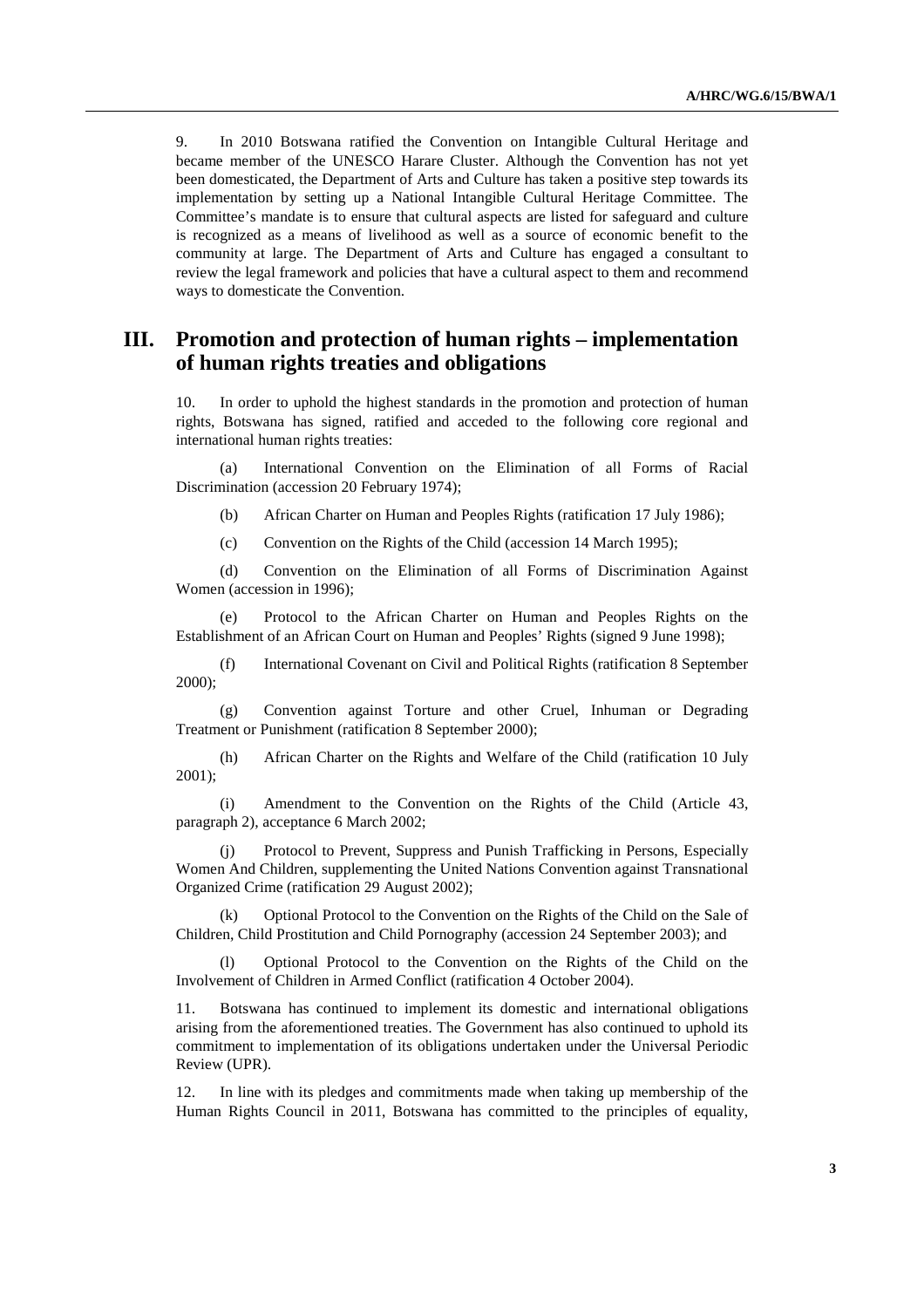social harmony, tolerance and non-discrimination, including upholding the rights of children, women, minority groups, disabled and disadvantaged groups. The Government has prioritized the welfare of people with disabilities. In this regard, a Coordinating Office has been set up under the Office of the President, with focal points responsible for implementation and follow-up in all line Ministries. While Botswana is not yet state Party to the Convention on the Rights of Persons with Disabilities, the process of compiling and submitting a voluntary report is underway.

13. Botswana continues to cooperate fully with the United Nations human rights special procedures mandate-holders. In 2009, Botswana accepted the request for a country-visit by the Special Rapporteur on the situation of human rights and fundamental freedoms of indigenous people, Prof. James Anaya. He visited the country in March 2009, and later produced a Report with recommendations some of which the Government accepted, with a view to implement.

### **A. Women**

14. Botswana, through the Women's Affairs Department has adopted public education initiatives such as gender sensitisation in order to educate the public on women's rights. These include community conversations and dialogues which focus on elimination of the negative cultural practices that contribute to the disparities between women and men; awareness on gender based violence and its effects, gender concepts, gender and HIV/AIDS and laws that were amended and/or enacted to address components that were discriminatory against women.

15. Further, Botswana adopted affirmative action for women empowerment. Since 2008, the national gender machinery has seen significant increase in the budget allocation for the implementation of the National Gender Programme, with its current focus being mainly on the provision of financial and technical support for women empowerment projects in the areas of Poverty and Women's Economic Empowerment; Women in Power and Decision Making; Women in Health including Reproductive Rights; The Girl Child; Women in Education and Training; Violence Against Women and Human Rights.

16. The bulk of the assistance is channelled to projects that address the empowerment of women in rural areas particularly poverty alleviation needs and economic empowerment which has seen the inclusion of programs even in the agricultural sector. The Social and Community Development programmes focus on skills development and financial assistance for income generating projects the beneficiaries of which are mainly women.

### **B. Children**

17. In 2009, the Children's Act was repealed and replaced with a new Act, with a view to fully domesticate the Convention on the Rights of the Child. Included in the new Act is the Bill of Child Rights which guarantees the fundamental rights of the child, and further ensures the protection of the child from all forms of violence from persons entrusted with the care of the child.

18. The Children's Act also sets up a National Children's Council which is mandated to:

(a) Coordinate, support monitor and ensure the implementation of sectoral Ministries' activities relating to children;

(b) Guide sectoral Ministries' interventions as they relate to or impact on children;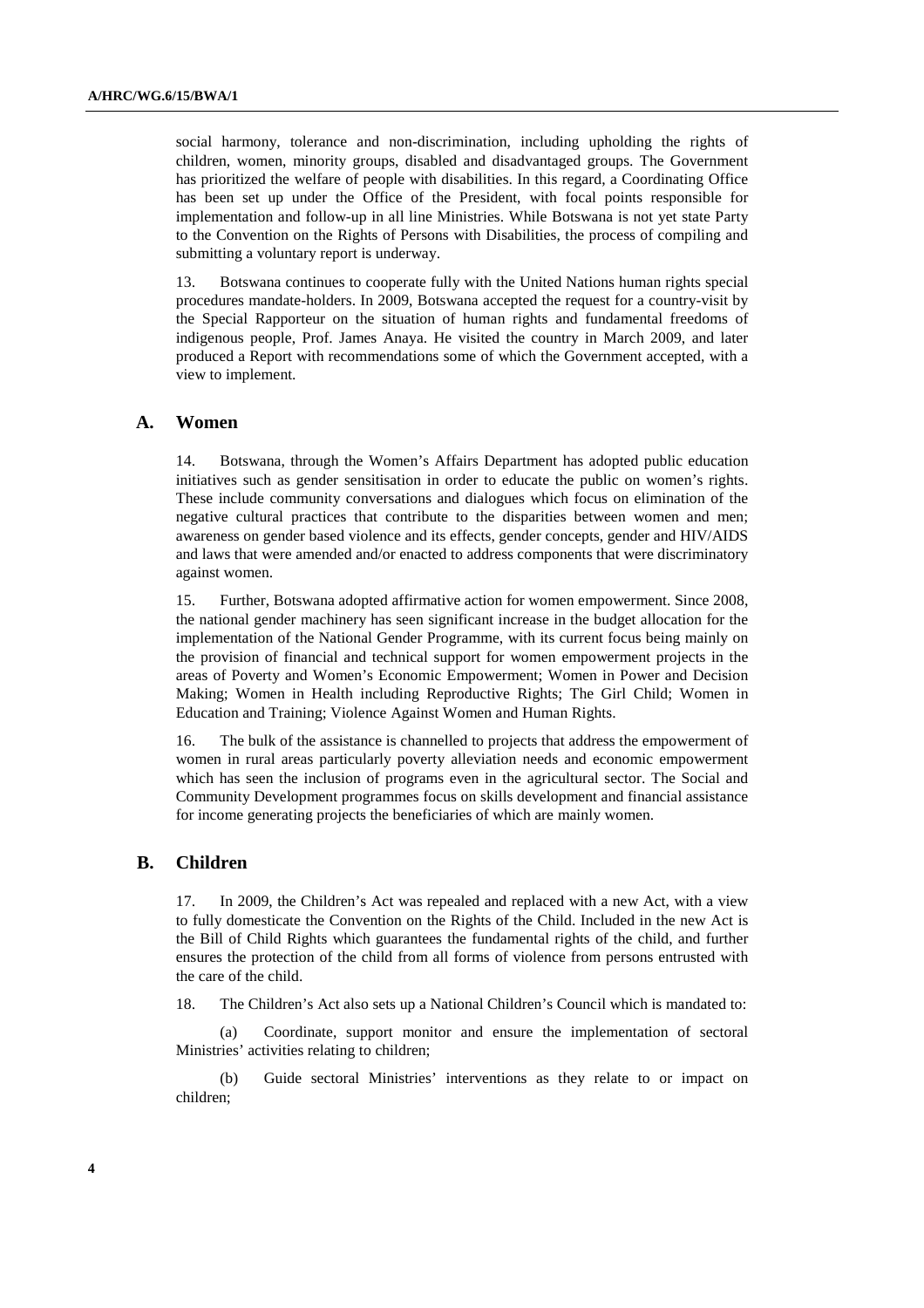(c) Advocate for a child-centred approach to legislation, policies, strategies and programmes; and

(d) Advocate for a substantive share of national resources to be allocated to children related initiatives and activities.

19. Botswana has benefited from technical assistance provided by the United Nations Children's Fund towards the establishment of the Secretariat for the National Children's Council. The Council has since adopted a long term strategic plan for the period 2010- 2014.

## **C. Youth**

20. Since 2009, Botswana introduced youth development programmes aimed at improving the livelihoods of young people. These programmes include the following:

(a) Youth Development Fund: an economic empowerment programme that provides technical and financial assistance in the form of grants, loans and capacity building. It is aimed at providing vulnerable out-of-school youth with opportunities to run micro business enterprises as a means of poverty alleviation, employment creation and mitigation of inequalities. Since inception, 2,875 applications have been approved, 2,276 funded and 3,604 employment created.

Youth Empowerment Scheme: a life skills development programme aimed at curbing unacceptable social behaviours by youth associated with conditions such as unemployment, poverty, idleness, excessive consumption of alcohol, crime, dysfunctional families, HIV/AIDS and other health related issues. So far 22,000 youths have applied for the scheme and around 1,000 have attended the initial two boot-camps.

(c) Constituency Sport Tournaments: This is a talent identification and sport development programme where various sporting codes competitions such as football, netball and volleyball were introduced at constituency level to curb youth from indulgence in substance abuse and criminal activities. 65,223 youths have so far participated in the tournaments.

(d) President's Day and Constituency Art Competitions: this is an initiative aimed at encouraging the youth and artists to unearth and develop their talent through different activities such as music and dance and visual arts to show case culture and heritage. 144,001 youths have participated in the competition since 2010.

## **IV. Follow-up to the last review: implementation of accepted recommendations**

21. Botswana accepted twenty-one (21) Recommendations during the first cycle of review under the UPR. The Government of Botswana presents its implementation status as follows:

#### **To finalize various outstanding treaty reports, particularly to the CEDAW Committee**

22. There is the Inter-Ministerial Committee on Treaties, Conventions and Protocols charged with the responsibility of coordinating the country's processes relating to ratification, accession, implementation and adherence to treaty obligations, including preparation of treaty reports. In efforts to strengthen the Committee, in 2010 a special capacity building session was conducted for members of the Committee, focusing on state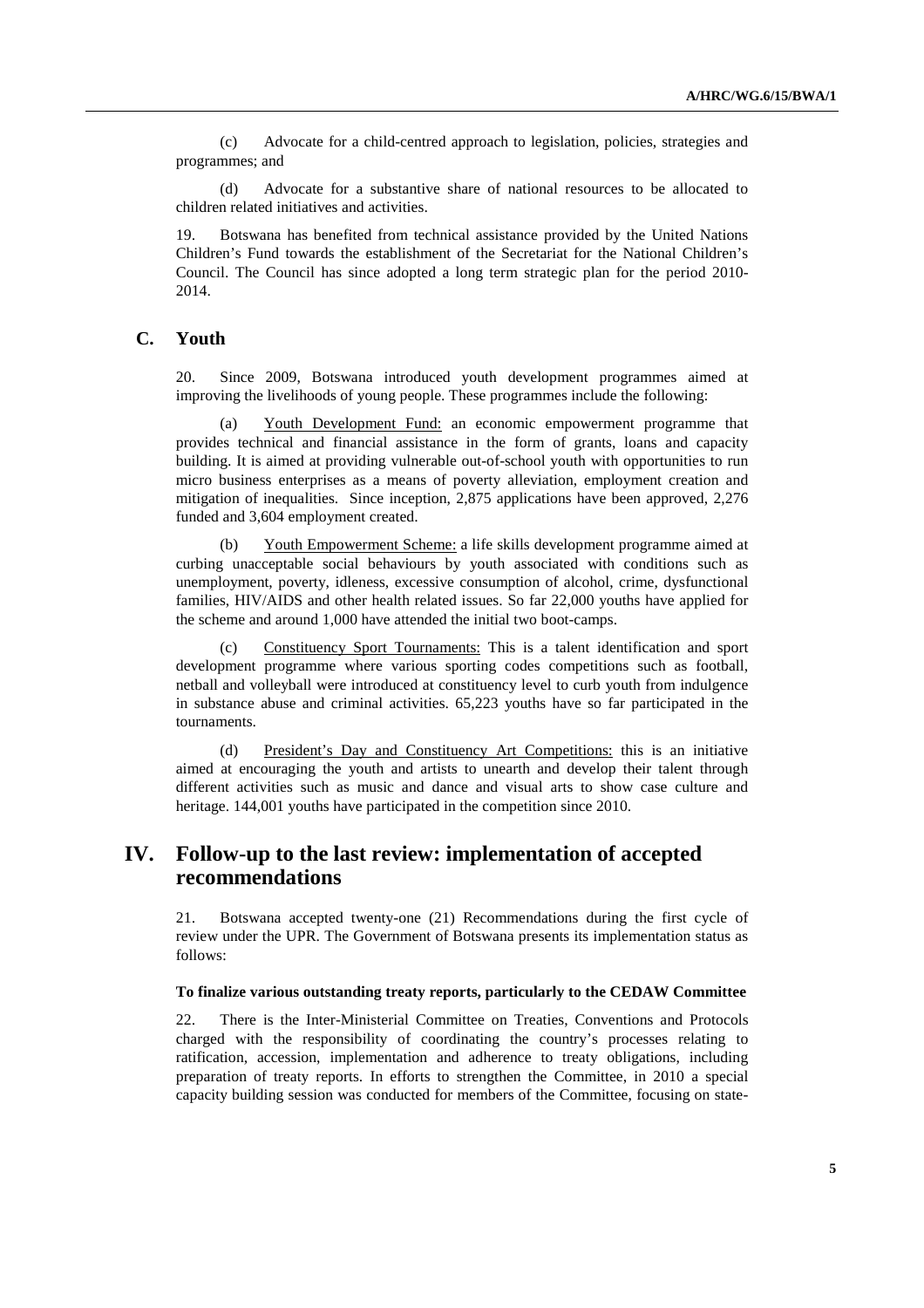party reporting and implementation of treaty obligations. The Committee is in the process of clearing the backlog of outstanding reports.

23. In relation to CEDAW, the Report was finalised and submitted to the CEDAW Committee in 2009.

### **Accomplish progressively the human rights goals set up by the Human Rights Council resolution 9/12**

24. Botswana continues to undertake measures geared at promotion and protection of human rights domestically and internationally, including ratification and accession to the remaining core international human rights instruments; domestication of treaties the country is party to; strengthening of the human rights institutional framework; providing capacity building and training for law enforcement personnel, among others. All these measures, and many others, also contribute towards the accomplishment of the human rights goals set up by the Council.

### **Agree to the request for visit by the Special Rapporteur on the rights and fundamental freedoms of Indigenous peoples**

25. Botswana pursues a policy of cooperation with the UN human rights system, including its various mechanisms and Special Procedure mandate-holders.

26. The Special Rapporteur on the rights and fundamental freedoms of Indigenous peoples visited Botswana in April 2009, and had interaction with all stakeholders he wished to meet during the country-visit. He produced a Report, with recommendations, to which the Government of Botswana responded and stated its position on the implementation and follow-up.

### **Continue efforts to strengthen the national human rights architecture and institutional framework, including by providing necessary funding and personnel**

27. In strengthening its human rights architecture, and its institutional framework, the Government of Botswana has put in place measures including the establishment of the Small Claims Court, and the provision of legal aid through a pilot project which have been availed at various parts of the country.

28. The pilot project being run from the Attorney General's Chamber's which began in 2010. The Interim Legal Aid Board has 6 members while the Legal Aid Coordinator was appointed in January 2011. United Nations Development Programme (UNDP) and the Government of Botswana jointly fund of the Project. Although the Pilot is open to citizens only, in cognisance of Botswana's obligations under the 1951 Convention Relating to the Status of Refugees, Refugees are entitled to receive legal aid under the Pilot. Legal Aid Bill was drafted and is under circulation for consultation in Government.

### **To further develop, with international support, a human rights training and capacity building exercise for judiciary and law enforcement personnel**

29. A total of five (5) workshops have so far been conducted for the *Dikgosi* (traditional leaders), who preside over customary courts. Three (3) of these workshops were funded by UNDP and facilitated by local consultants. The other two workshops were organised by Ditshwanelo – the Botswana Centre for Human Rights. Some of the topics covered were on Section 10 of the Constitution which guarantees the right to a fair trial within a reasonable time by an independent and impartial court; and the relation between common law, customary law and human rights.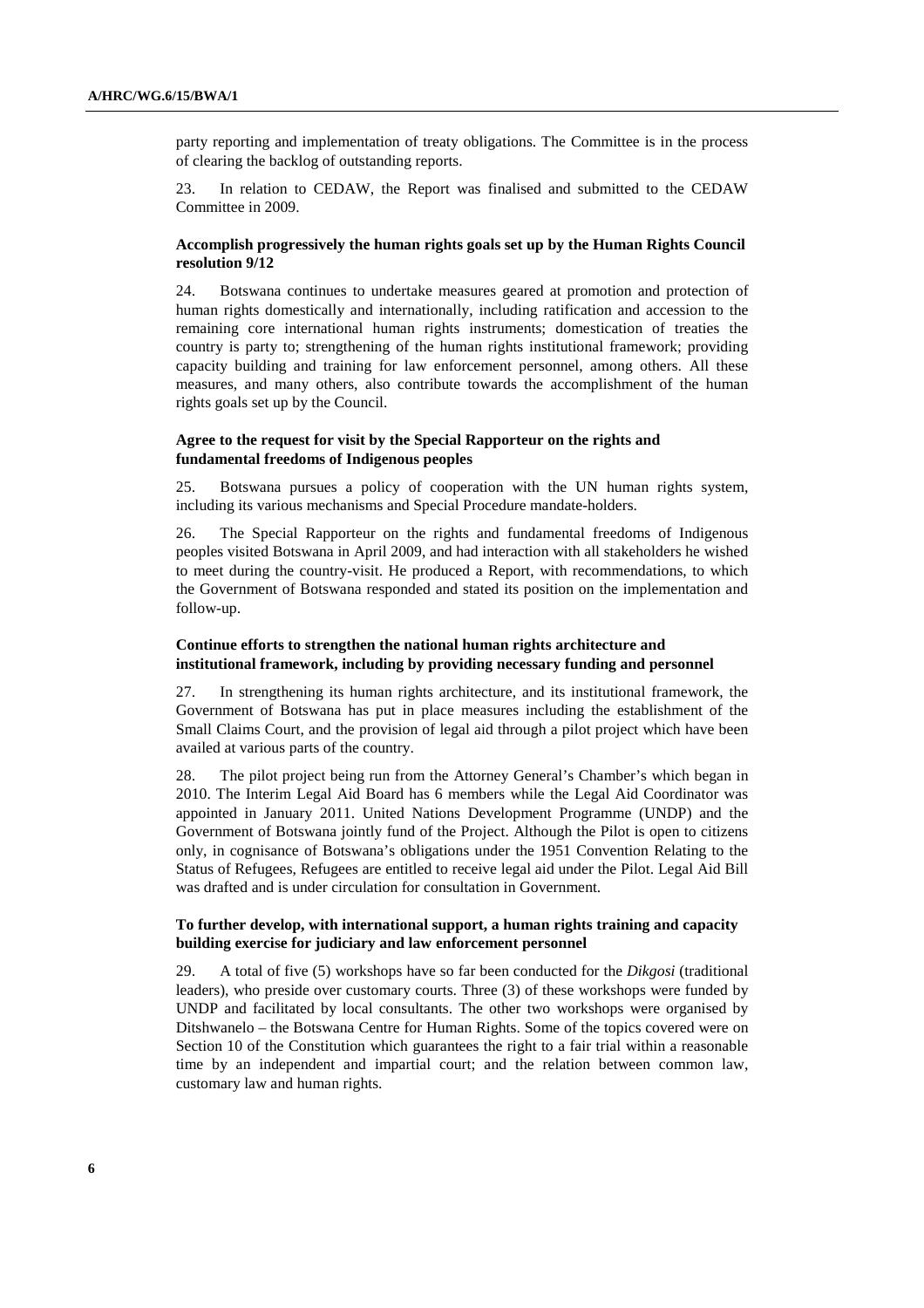### **Provide sufficient resources to the Office of the Ombudsman for its effective functioning**

30. There has been an increase in provision of financial support to the Office of the Ombudsman to effectively investigate violations of fundamental rights and freedoms as enshrined in the Constitution.

### **Take action towards establishing an independent national human rights institution in accordance with Paris Principles and create a national commission of human rights and freedoms**

31. Government had the intention to strengthen the Office of the Ombudsman in order for it to serve as the independent national human rights institution. Following consultations at the national level, Government sought assistance from the Office of the High Commissioner for Human Rights to assist with the analysis of the Ombudsman Act. Upon receiving the advice from the OHCHR, Government has had to revert to the drawing board to consider establishing a wholly new independent institution. Consultations are therefore still ongoing regarding the establishment of a national human rights institution.

#### **Mainstreaming human rights in the education system**

32. Human rights have been mainstreamed into the curriculum to provide young people with broad based education. At primary and pre-primary the curriculum has been repackaged and broadened to include more practical subjects, and subjects that promote human rights. New learning areas such as cultural studies, creative and performing arts and environmental science have been introduced at lower primary, standard 1–4. Under cultural studies, learners are given an opportunity to discuss human rights issues such as civic rights, abuse, child labour, the rights of people living with HIV and AIDS, cultural identity and diversity. In upper primary, Standards' 5–7 human rights issues are further explored in Social Studies, through topics which deal with the learner's right to health, gender issues, violence, law etc. Learners are also sensitised on the United Nations Universal Declaration of Human Rights.

33. The post primary school curriculum has also been broadened and diversified and now touches on environmental issues, emerging social issues such as HIV and AIDS and other Human Rights issues.

### **The development of a national strategy for human rights education in the school system at all levels in accordance with the Plan of Action 2005-2009 of the World Programme for Human Rights Education, including the review and revision of curricula and textbooks, the training of teachers and the practice of human rights in the school community**

34. The Government has embarked on various initiatives in this regard. The Government through its Department of Curriculum Development has set up a text book development committee to ensure that all the recommended text books are interactive and inclusive of human rights.

35. With regard to teacher training, the curriculum has been improved to ensure that teachers' knowledge is enhanced and that both content and pedagogical skills are improved in the various subjects. The teachers are equipped with competences so they can deal with innovative methods of mainstreaming HIV/AIDS and gender into the classroom, environmental education and human rights. They are also equipped with skills to deal with issues such as abuse, conflict resolution and gender based violence.

36. With regard to the practice of human rights in the school community, the Government has developed a pastoral policy to address disciplinary issues, poor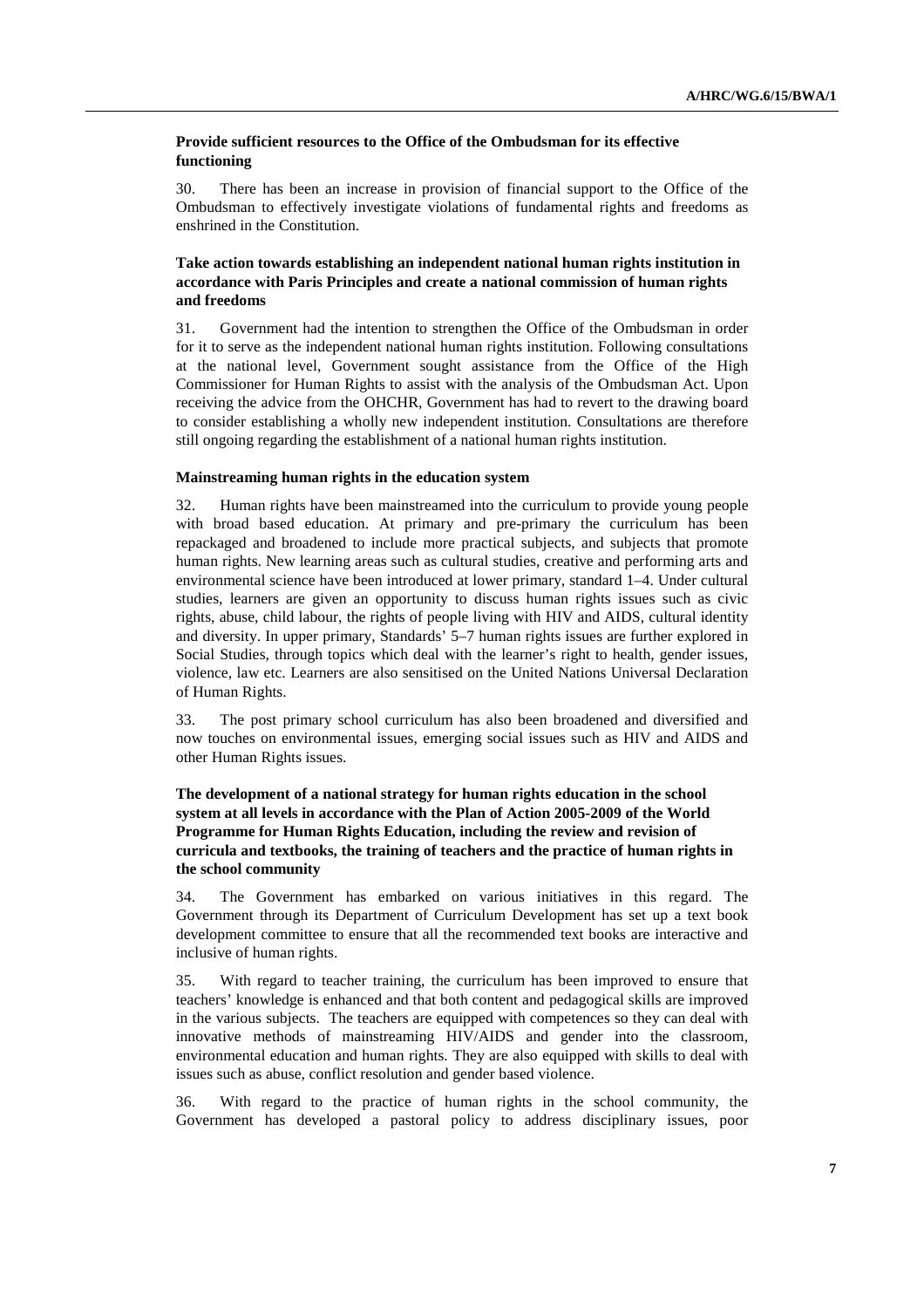performance and other behavioural issues that impact negatively on the learner with a view of moulding the learners in an all inclusive manner that takes into account their rights. Structures such as the Student Representative Council and the prefect system have been set up as channels through which the voice of the students may be heard. Further, local communities are encouraged to participate in the education system through Parent Teacher Associations, HIV and AIDS Committees and other relevant committees. All these structures ensure that that there is open and transparent communication for all the stakeholders and that the rights of the student are respected and protected by all relevant parties, the teachers, the parents and the community at large.

### **Continue efforts in favour of women in rural areas and on gender issues, including policies aimed at the empowerment of women and their integration in the education system**

37. The Revised National Policy on Education's objectives *inter alia* are to achieve equality in education. To achieve this goal regional offices and schools ensure that learners are admitted in schools without any discrimination.

38. Further to this a text book development committee makes sure that prescribed books for use by schools are not gender nor culturally biased. A Gender Reference Committee has been set up to coordinate all the Ministry's gender related issues, this committee has developed a gender mainstreaming strategy to address challenges associated with mainstreaming, with the hope that this will increase the participation of women and girls at all levels of the education system.

39. Botswana has revised the re-admission policy for students who have dropped out of school to improve retention of girls in the school system. Female learners who fall pregnant at primary and secondary school are allowed to return to school after six months as opposed to the initial twelve months. The Circles of Support Programme has been introduced to track and re-admit learners who dropped out of schools back into the education system. Botswana has an Equal Opportunities Policy in Vocational Education and Training which is being implemented to increase participation of the female students in vocational education training programmes with special reference to those fields that were traditionally for men.

### **Promote gender equality and pursue work on legislation on marital rape, as priority and consider additional measures to new legislation, such as public awareness-raising initiatives or campaigns in order to promote the implementation of the rights in the legislation in question.**

40. Botswana's Penal Code contains the offence of rape that does not preclude marital rape, though there is no explicit reference to it. However, in addition to the Penal Code, the Domestic Violence Act was passed in 2008. This Act provides legal protection to victims of domestic violence. The Act also covers married women who have suffered sexual violence at the hands of their husbands by providing them with some legal remedies. Sexual abuse is defined as (and not limited to), any sexual conduct that abuses, humiliates, degrades or otherwise violates the sexual integrity of the applicant. *This definition is wide enough to include the offence of rape within a marriage; any alternative view would be unreasonable.* In fact the Act appears to have been enacted to specifically cater for abuse within "domestic" situations which may otherwise have been neglected by other legislation. The Amendment of the Forensics Bill, for example, provides for the use of DNA testing to progress cases that require its use.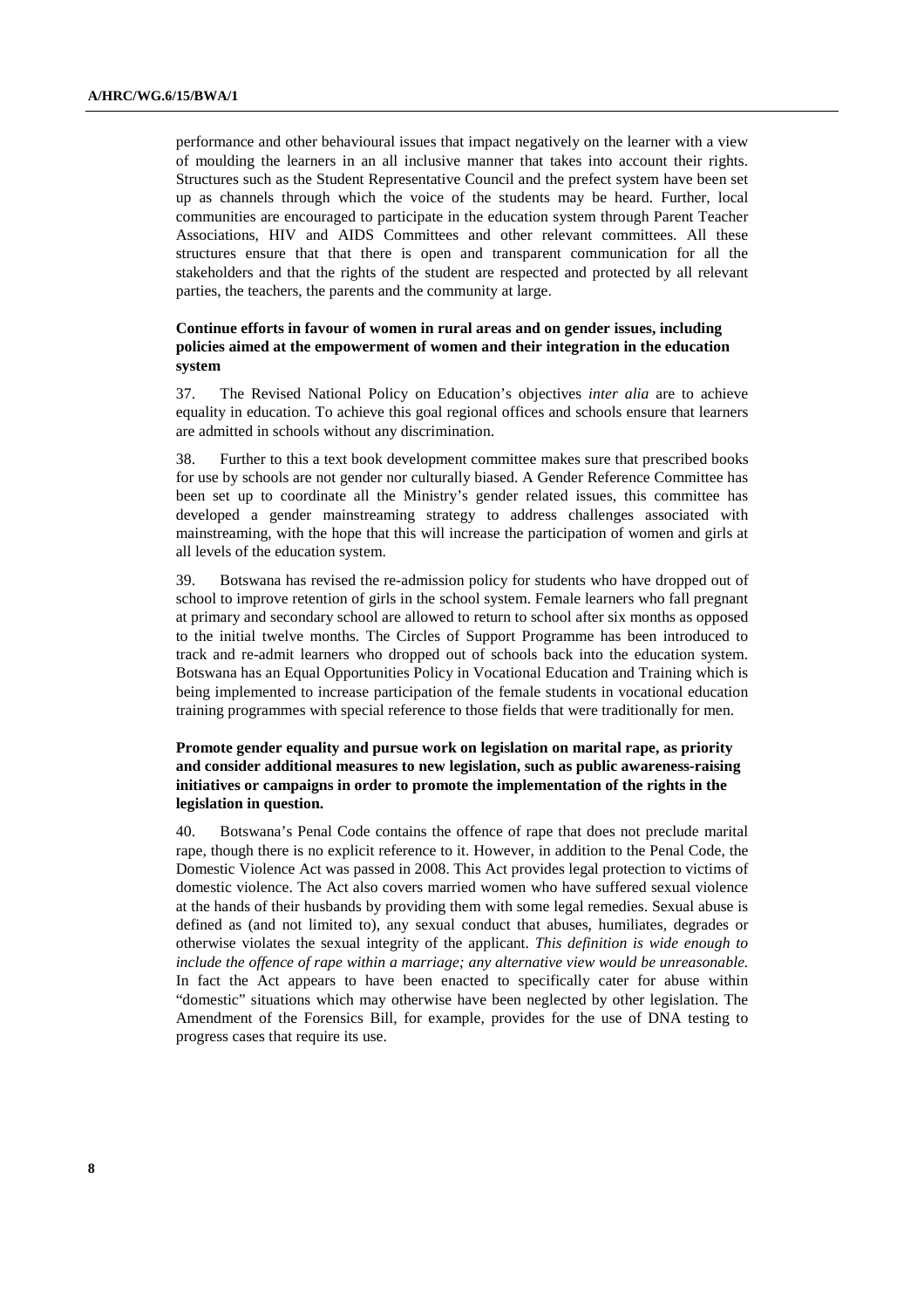### **Ensure the full participation of women in the review of customary laws and practices, and discourage the persistence of practices detrimental to women's rights.**

41. Customary law is largely uncodified and is in its nature dynamic and fluid and as a result it is perpetually undergoing change. Customary laws are largely "reviewed" at the *Kgotla* (the tribal court/gathering) by the tribe and the *Kgosi* (the Chief or tribal leader). Women are active participants in these meetings and they are free to contribute as they wish. Further to this, the role of *Kgosi* is not limited to men, women in a number of tribes have taken up this role.

42. Further to this when there is an Act of Parliament that is being passed that touches on customary law, the *Ntlo Ya Dikgosi* (House of Chiefs) is consulted before that Act can be passed and women are present in the *Ntlo Ya Dikgosi* therefore women are actively involved in the "review" or evolution of customary law.

43. The Government continues to discourage practices that are detrimental to women's rights. Gender has been mainstreamed into various sectors of the country. In employment, a number of laws that were discriminatory have been repealed; while in education a number of policies and strategies have been put in place to ensure that women and the girl-child are not discriminated against. Illustratively, students who get pregnant are no longer required to drop out of school for a whole year.

### **Strengthen the application of the Domestic Violence bill and the Abolition of Marital Power Act**

44. The Department of Women's affairs undertook a sensitisation workshop on the Domestic Violence Act for members of the Botswana Police Service in 2010. This was done because the police are usually the first to heed a call of an act of domestic violence.

45. The Committee on the National Intervention on Population held a National Conference on Marriage Patterns and trends in Botswana in November 2011. One of the objectives of the Conference, which was predominantly attended by District Commissioners and marriage officers (religious, non-religious and traditional) was to consider the effect which the Abolition of Marital Power Act has had on marriages, to reinforce its application and to come up with a strategy on public education. District Commissioners are usually the first stop a married couple will make in the event of a conflict, so the Government of Botswana found it important for them to understand the relevance and application of the Act so that they are able to give it wide application.

#### **Include a gender perspective into UPR follow-up process in a systematic manner.**

46. The Government of Botswana undertakes to ensure that the implementation and follow-up of the UPR Recommendations is an all-inclusive process that guarantees the participation of all.

### **Continue to incorporate the provisions of the Convention on the Rights of the Child and the African Charter on the Rights and Wellbeing of Children into national legislation**

47. The Children's Act was passed in 2009. The law had been reviewed with the intent to make it human rights-based, contribute to the dignified well-being of every child as well as to allow for the incorporation of provisions of the (CRC) Convention on the Rights of the Child and the African Charter on the Rights and Welfare of the Child (ACRWC).

48. The Ministry is also disseminating the Hague International Child Protection Conventions with a view to mobilize for their ratification.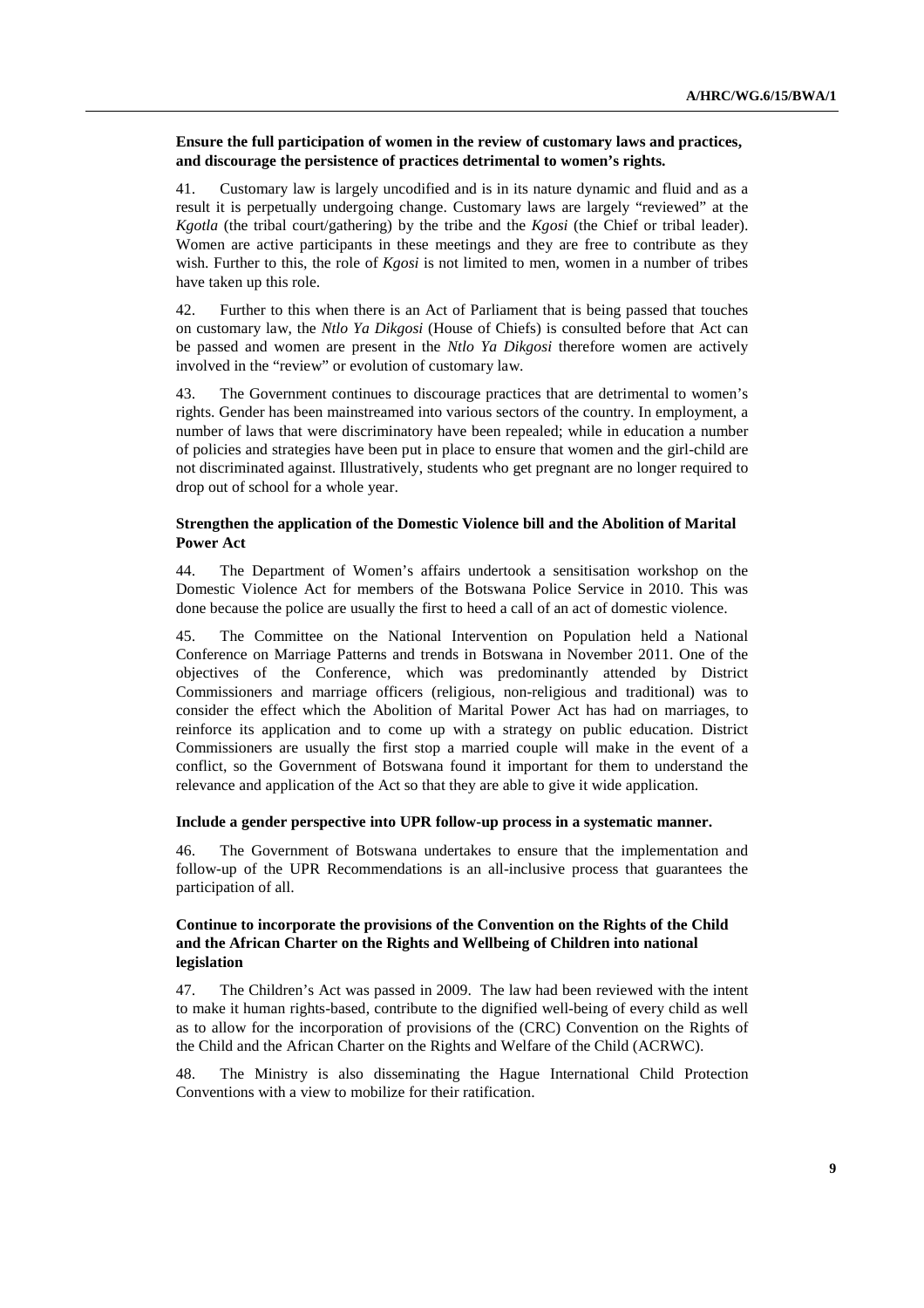### **Take further measures to adopt legislation ensuring the implementation of the Convention, in particular in the area violence prevention and sexual exploitation of children and ensure girls are protected from sexual abuse**

49. The Government of Botswana, with the support of UNICEF has commenced work to develop an Implementation Framework of the Children's Act. The Framework will serve, partly as a guide to stakeholders and various Ministries to identify their stake in the implementation of the law and allocate resources for the implementation of areas/activities under their direct mandate.

50. A six year (2010–2016) National Plan of Action for Orphans and Vulnerable Children is in place to facilitate and advocate for targeted programming and interventions for the welfare and protection of vulnerable children. Anti-Human Trafficking Bill has been drafted and users training and stakeholders' workshop was held on the  $11<sup>th</sup>$  October, 2012 and  $29<sup>th</sup>-30<sup>th</sup>$  November, 2012 with the support of cooperating partner's workshop including the United Nations Office on Drugs and Crime (UNODC).

#### **Continue the implementation of the National Action Plan for Children 2006-2016**

51. The National Plan of Action (NPA) is not being implemented as per the original schedule. However, different stakeholders continue to implement it piecemeal, albeit with limited monitoring. The NPA had to be implemented this way because there were no allocated funds to ensure its full implementation.

52. The Action Plan for the Elimination of Child (APEC) labour is in place in all ministries, which addresses, among others, the following areas:

- Strengthening poverty alleviation;
- Improving access to and retention in education through provision of welfare and social support;
- Raising public awareness about child labour;
- Building capacity of social workers to deal with child labour;
- Incorporating child labour into policy development; and
- Conducting further research on Child labour.

53. All of the above continue to be implemented, with the exception of research. It is anticipated that the area will be prioritized in future.

### **Adhere to the National Action Plan for Children and programme for elimination of child labour**

54. Response in 17.

### **Implement the program for AIDS orphans**

55. The Botswana programme for mitigation of orphan hood among children is comprehensive and covers all orphaned children. The programme is still being implemented with coverage of at least 98% of eligible children. The enrolment of children into the programme is decentralized even to the village level, which makes it very accessible.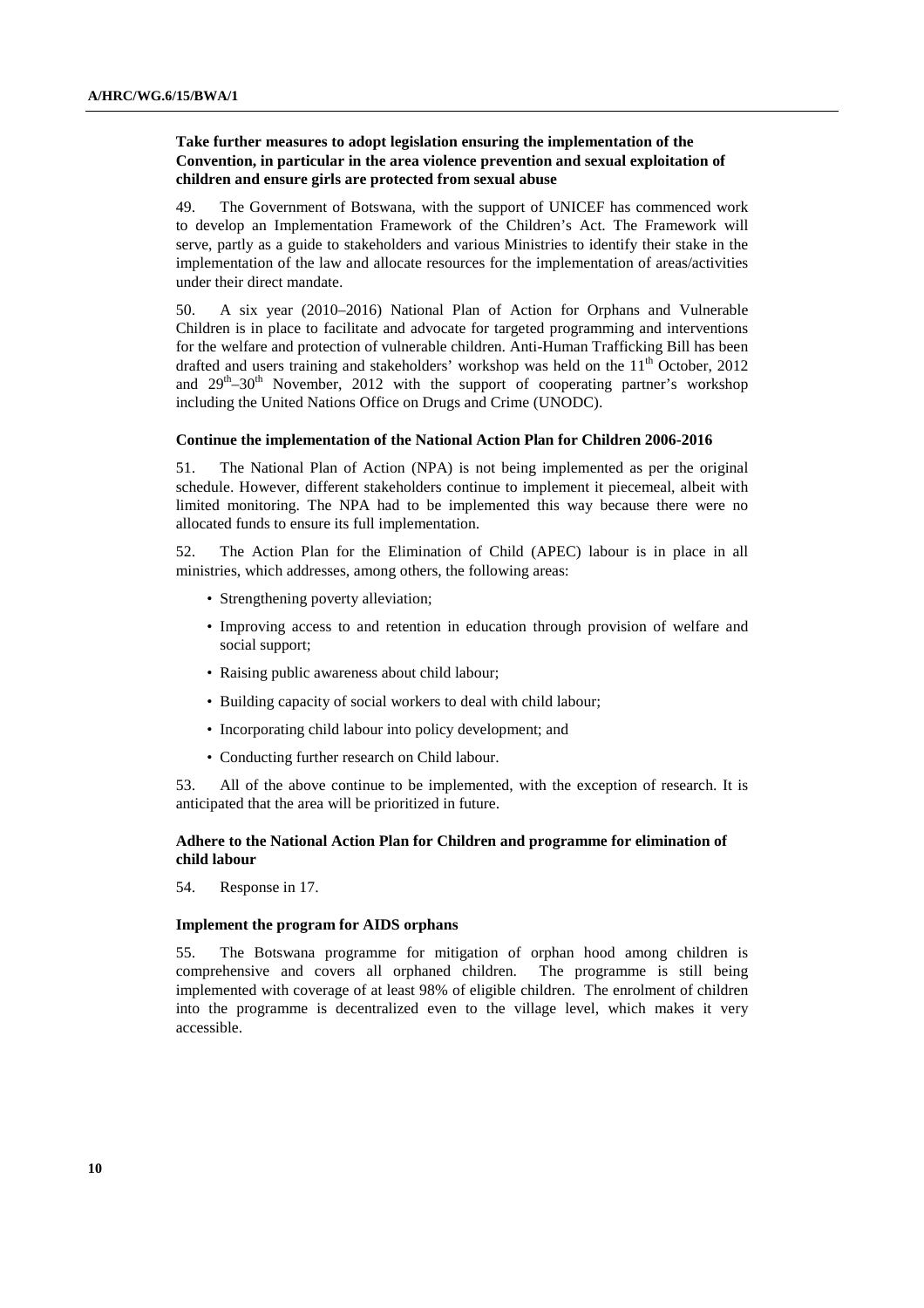### **Design and adopt programmes of action on child labour as requested by the Committee on the Rights of the Child and the ILO**

56. The Action Plan for the Elimination of Child (APEC) labour is in place and is being implemented by various Ministries.

### **Consider designating an institution for coordination and implementation of policy on children**

57. The Children's Act of 2009 established the National Children's Council which has, among its key mandate areas to:

- Coordinate, support monitor and ensure the implementation of sectoral Ministries' activities relating to children;
- Guide sectoral Ministries' interventions as they relate to or impact on children;
- Advocate for a child centred approach to legislation, policies, strategies and programmes; and
- Advocate for a substantive share of national resources to be allocated to children related initiatives and activities.

#### **Develop non-custodial alternatives in relation to the sole or primary carers of children**

58. The Government has embarked on a study with the assistance of the Commonwealth Secretariat to develop alternatives to imprisonment.

### **Take measures to protect the best interests of babies and children affected by parental detention or imprisonment**

59. The Children's Act makes provision for a child whose parent, guardian or other person having the custody of a child has been convicted of an offence, to be placed in alternative care. The application to place such child should be made within 14 days of such conviction.

### **Continue to achieve universal basic education and reduce primary school dropout, with the support of the international community**

### **Take measures to reverse secondary school drop-out resulting from the introduction of cost saving**

60. The Government has revisited the school fees policy guidelines so that children from poor socio-economic families can progress within the school system without disturbing their schooling.

61. The Circles of Support Programme, which is an intervention designed to get children back into school has been strengthened in all regions to ensure that learners are not in any way excluded from the school system as a result thereof.

### **Pursue a policy of mother tongue language education in conjunction with national languages of Setswana and English**

62. The Government appreciates the importance of using mother tongue at early ages of schooling and it is exploring different strategies for accommodating mother tongue education in the education system, including the use of teacher aides at the primary school level.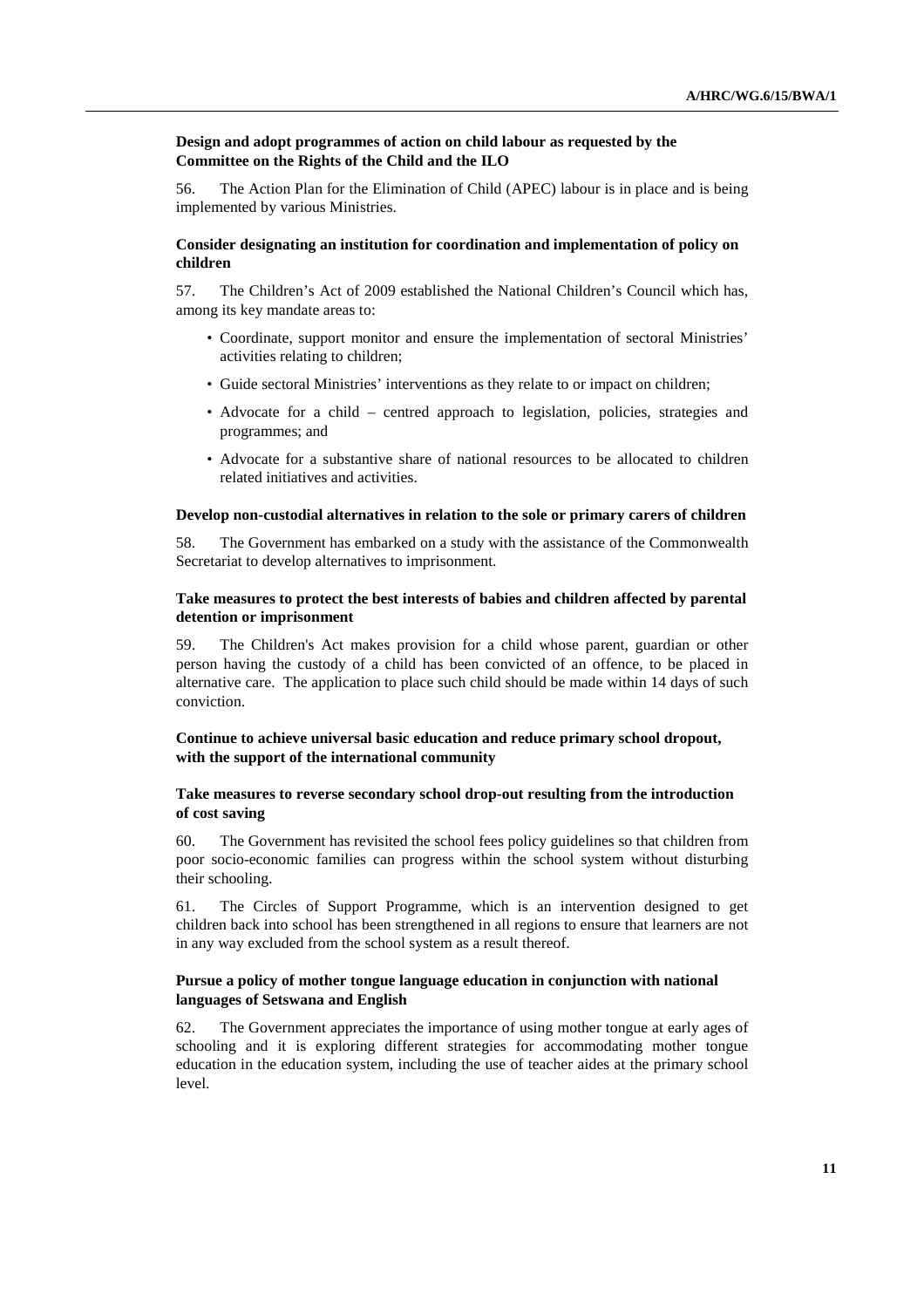#### **Develop non-custodial alternatives such as community service and bail arrangements**

63. The Government has embarked on a study with the assistance of the Commonwealth Secretariat to develop alternatives to imprisonment.

### **Redouble efforts to improve conditions of detention in prisons guaranteeing the compatibility of rights with cultural practice**

64. Formal structures are in place to ensure compliance with international standards on the treatment of prisoners. Prisoners are treated humanely and with dignity and the Government ensure that they live in healthy conditions and have adequate access to health care and food. The menu is in the main drawn from cultural culinary practices.

### **Continue to incorporate the provisions of the Convention on the Rights of the Child into the domestic legislation, especially Article 19(1)**

65. The Children's Act, through, among others, the Bill of Child Rights and the guiding principles of the best interest of the child, ensure the protection of the child from all forms of violence from persons entrusted with the care of the child. Also, the Domestic Violence Act addresses the protection of the child from a violent environment. Section 147 of the Penal Code also affords protection from sexual abuse. Section 258 of the Penal Code outlaws the kidnapping or abduction of a child.

### **Provide medical follow-up for HIV-positive mothers and respective infected children**

66. In Botswana there is high Ante-natal Care (ANC) attendance and pregnant women deliver in health facilities. The HIV infected pregnant women are followed up at these ANC clinics through scheduled visits. During such visits the women are assessed for either ARV prophylaxis or Highly Active Anti-Retroviral Treatment (HAART). Currently 94% of HIV infected pregnant women receive either prophylaxis or HAART.

67. The few children that are infected (less than 3%) get promptly referred to an ARV site closest to their homes for assessment and treatment based on the current treatment guidelines provisions.

#### **Educate prison population HIV/AIDS virus and respect sanitary conditions of prisons**

68. Staff at prison health facilities is trained by health education officers in District Health Management Teams (DHMTs) to provide continuous HIV/AIDS education to prison population. They also provide education on other public health interventions including hygiene.

#### **Enable migrants and refugees to benefit from pilot project to fight HIV/AIDS**

69. Refugees are provided with ARVs with financial assistance of President's Emergency Plan For AIDS Relief (PEPFAR) fund, with support from the United States. The ARV issuance is carried out through Red Cross Society of Botswana. By 2010, there were about 250 refugees enrolled for the treatment. This number has since increased to 271.

70. There is also a sizeable migrant labour force working in all sectors of the economy, which access health care, including ARV's at a cost.

#### **Take action to address the non-coverage of ARVs among the refugee populations**

71. Response in 32 above.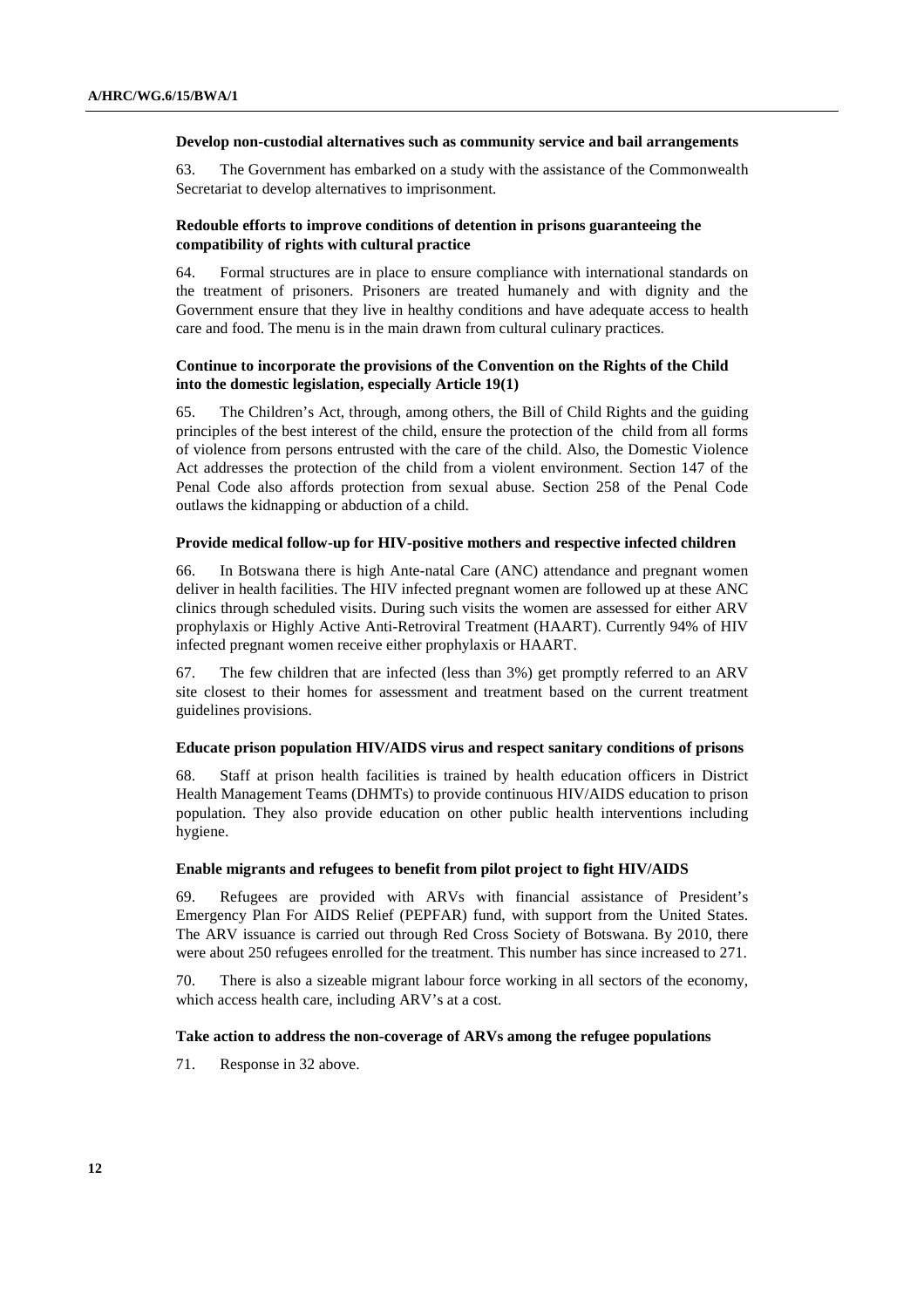### **With the support of the international community, continue to fight poverty and meet the MDG goals in Vision 2016**

72. In 2009, Government introduced the National Strategy for Poverty Eradication. To complement this, Government has also embarked on a robust economic diversification drive, which is intended to help augment existing efforts to re-energize the economy towards the attainment of the MDGs and Vision 2016 goals.

#### **Continue the efforts made to achieve the goals of the Vision 2016**

73. Botswana's Vision 2016 is a national effort that captures the nation's aspirations. The government of Botswana, the private sector, civic and civil organisations and the general public are committed to attaining what they set themselves to achieving in the year 2016.

 **Seek technical assistance and other support from development partners to strengthen Botswana's implementation and development capacity with respect to human rights instrument and their domestication** 

 **Seek assistance from the delegations that are materially capable to assist Botswana in its endeavours with regard to treaty body reporting, human rights education and training, components of the national statistical system and the system to monitor development** 

 **Seek support from the Human Rights Council in the areas highlighted in the national report** 

 **Seek contributions from the international community in the Government's efforts towards promoting rights** 

 **Seek OHCHR and the international community's assistance relating to the rights of indigenous peoples, especially the Basarwa, child protection, domestic violence, the administration of justice, legal aid and prison conditions, as well as producing a Common Core Document, human rights education, improving the justice system and strengthening the monitoring of progress in achieving MDGs and the goals in Vision 2016** 

74. The Government of Botswana has sought and received assistance in the following areas of promotion and protection of human rights:

- Review of the Ombudsman Act, with a view to strengthening its human rights mandate, to be in line with the Paris Principles. Assistance was provided in 2009 by the Office of the High Commissioner for Human Rights.
- Drafting of the National Action Plan against racism ongoing. Assistance from Office of the High Commissioner for Human Rights.
- Commonwealth capacity building in the area of UPR follow-up and implementation, in 2011.
- Benchmarking exercise on Legal Aid Pilot Project benchmarking with South Africa, Mauritius.
- Government received funding from UNDP towards Legal Aid Project in 2011 through 2012.
- Government received funding from USA towards Legal Aid Project in 2012.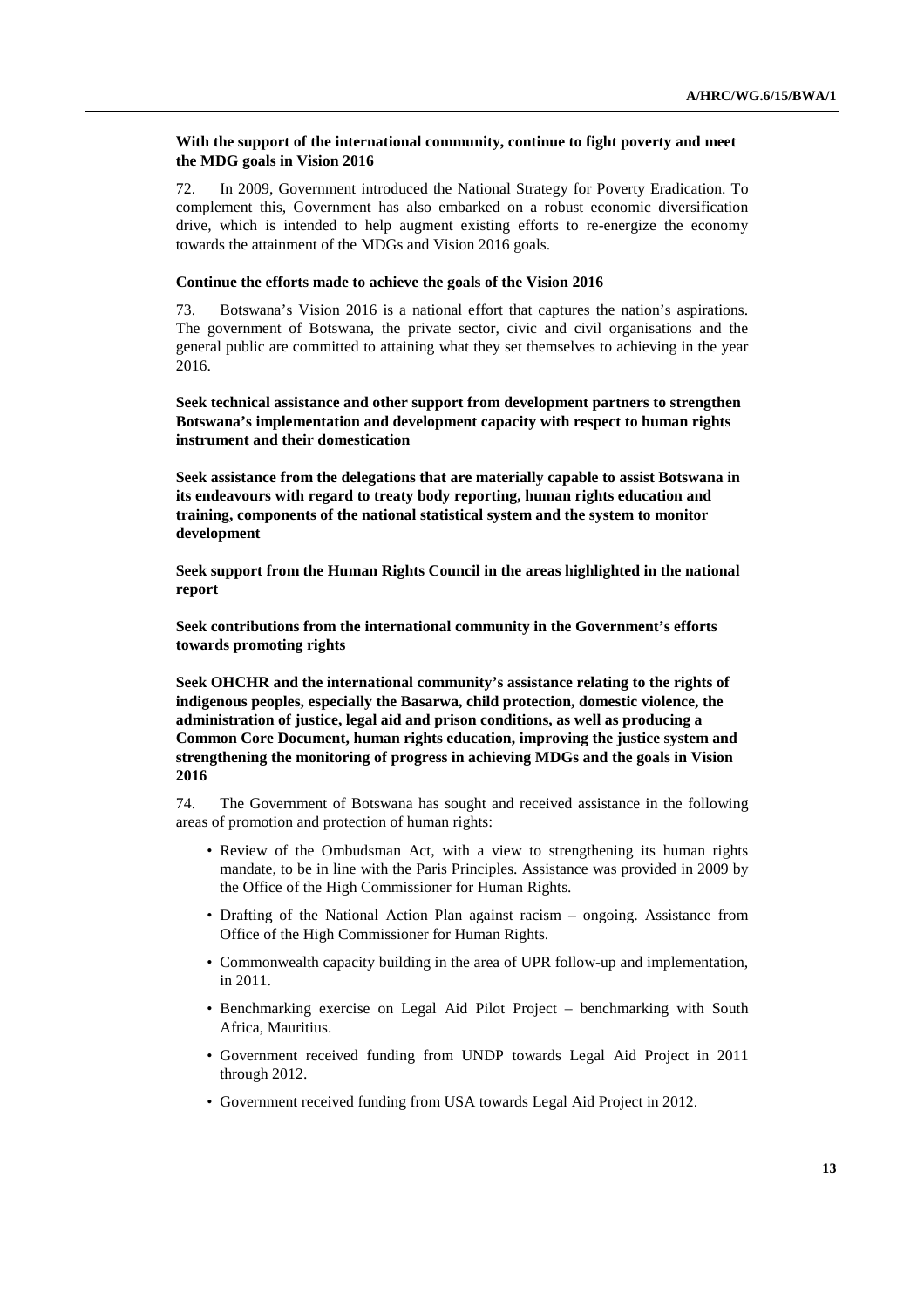## **V. Achievements and best practices, challenges and constraints**

## **A. Achievements and best practices**

75. Since 2009, the Government of Botswana has strengthened its resolve towards the promotion and protection of human rights by establishing new institutions, while strengthening existing ones, adopting administrative measures, as well as reviewing and enacting enabling legislation. Some of these achievements are as follows.

### **1. Establishment of the Botswana Police Service Internal Affairs Unit**

76. The Unit was established by the Commissioner of Police in 2009 and it started to operate fully in 2010. The formation of the Unit was necessitated by among other things, a growing number of complaints involving the conduct of the police towards their customers. The mandate of the Unit is to maintain the integrity and reputation of the Botswana Police Service through, fair and objective conduct of investigations on the conduct of Police Officers.

77. The Unit investigates allegations of misconduct such as false arrests/detention and torture, unlawful discharge of firearms as well as other serious incidents to determine compliance with the Botswana Police Service's policy and procedure guidelines, all allegations of intra-departmental misconduct such as sexual harassment and general complaints pointing to hostile working environment within the Service. Government is in the process of amending the Police Act to provide the establishment of an independent Police Commission, as a follow up to Parliamentary motion on the matter.

### **2. Establishment of the Coordinating Office for People with Disabilities**

78. The Coordinating Office for People with Disabilities was established in 2009, with the mandate of developing and coordinating the implementation of policies and programmes aimed at empowering people with disabilities. The Office assists Government to prioritize disability issues in its agenda; and to create a conducive environment for People with Disabilities to be mainstreamed in all societal activities, be they social, political and economic. All these developments are in line with the Country's Vision 2016 goals of A Compassionate Just and Caring Nation. The office recently held the first inaugural "Disability Pitso" – a national meeting point – whereupon several issues were raised that the Office is currently focusing on tackling, and these entail:

- (a) Access to services
- (b) Lack of education
- (c) Gender-based violence
- (d) Sports

79. These priority issues will be addressed within the framework of the long-term strategy adopted in 2011. The Office is also working on the review of the policy framework for people with disabilities, with the assistance of the United Nations Development Programme (UNDP). This process will be followed by a comprehensive monitoring and evaluation process.

### **3. Provision of health care**

80. Botswana continues to devote significant resources to the health sector, which has allowed bringing medical care centres to within five (5) kilometres of 84% of the population. To make medical services more effective and efficient, primary health care has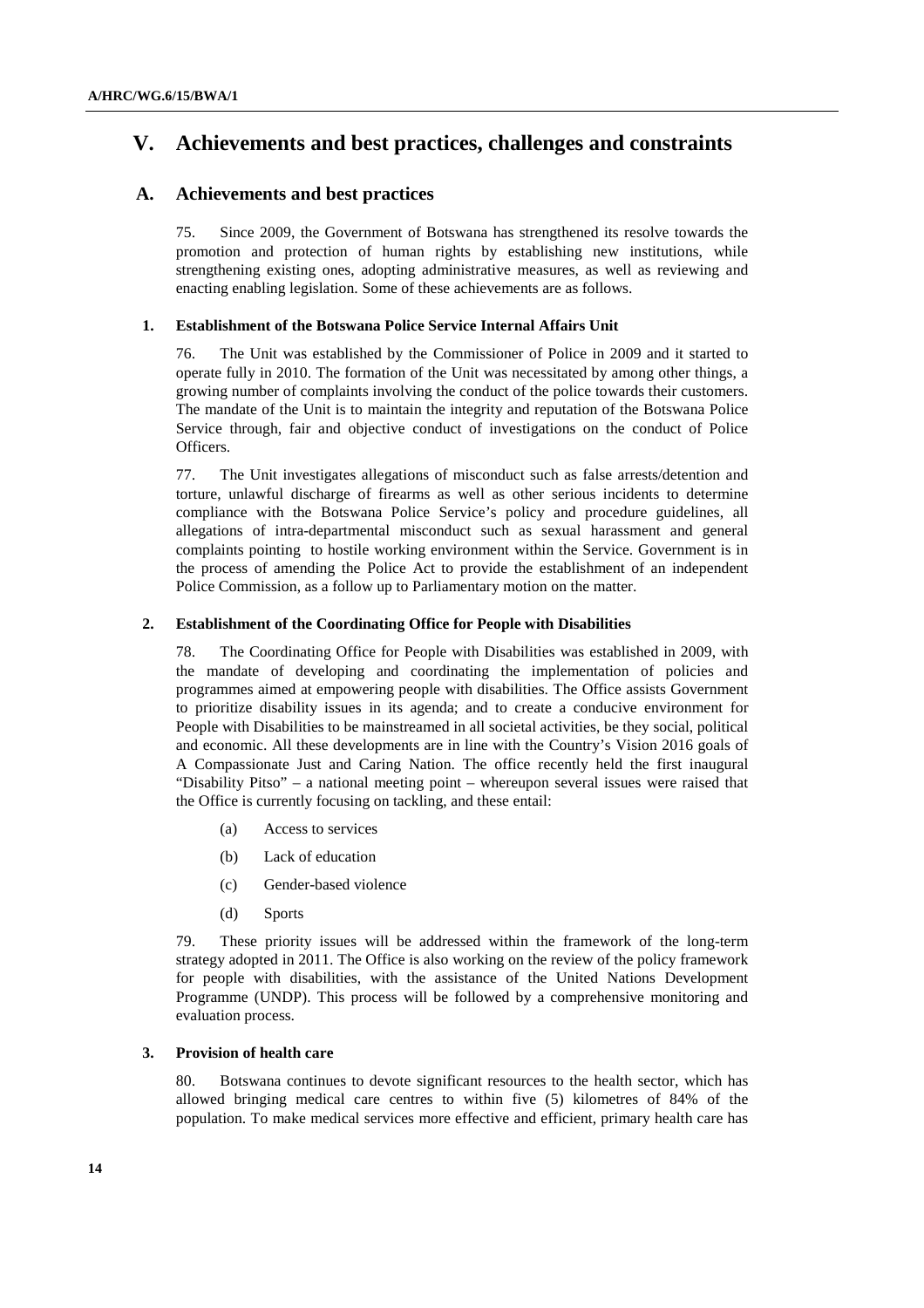now been relocated to the Ministry of Health, in the context of a new National Health Service Plan. Medical Centres of Excellence are also being established to improve healthcare, while achieving long-term cost savings, through the provision of specialist services. Achievements include the establishment of cardio-thoracic surgery centre at Princess Marina Hospital in partnership with the Government of Mauritius.

### **4. Provision of health care facilities for refugees**

81. In 2009, Botswana introduced the provision of ARV to refugees. This was possible with the support of the United States and UNHCR. In addition, Botswana has developed and implemented robust awareness campaigns for the refugee community, with a view to help advance HIV prevention and promotes abstinence. In 2010, a resident doctor was posted to the Dukwi Refugee Camp, to deal first hand with the health needs of the refugee community.

#### **5. Review of the National Health Policy**

82. The National Health Policy was adopted in 2011 by Parliament.

### **B. Challenges and constraints**

### **1. Refugees**

83. The high number of refugees remains a challenge to the Government of Botswana, given the resource constraints. The Government provides free education and healthcare to the refugees at the Camp. During the period under review, the Government continues to find durable solutions by way of repatriation, reintegration and resettlement of refugees.

### **2. Education**

84. Botswana is providing inclusive education based on the Salamanca Statement and Framework for Action of 1994, to all the children of school going age regardless of their differences. However, education sector still experiences challenges as follows:

(a) Shortage of specialists to adequately address the needs of all the children with special education needs;

(b) Shortage of resources such as teaching materials for specific types of disabilities and inadequate transport to cater for all children, including those with special needs;

(c) High student-teacher ratio in special schools, this making it difficult for teachers to give full attention to children with special needs; and

(d) Access to Education in Early Childhood Care is limited to few children and it has been observed that majority of children still begin their primary education without any experience of early stimulation.

## **VI. Key national priorities, initiatives and commitments to overcome challenges**

### **A. National human rights institution**

85. In 2008, Botswana accepted the recommendation to consider establishing an independent national human rights institution, in line with the Paris Principles. Following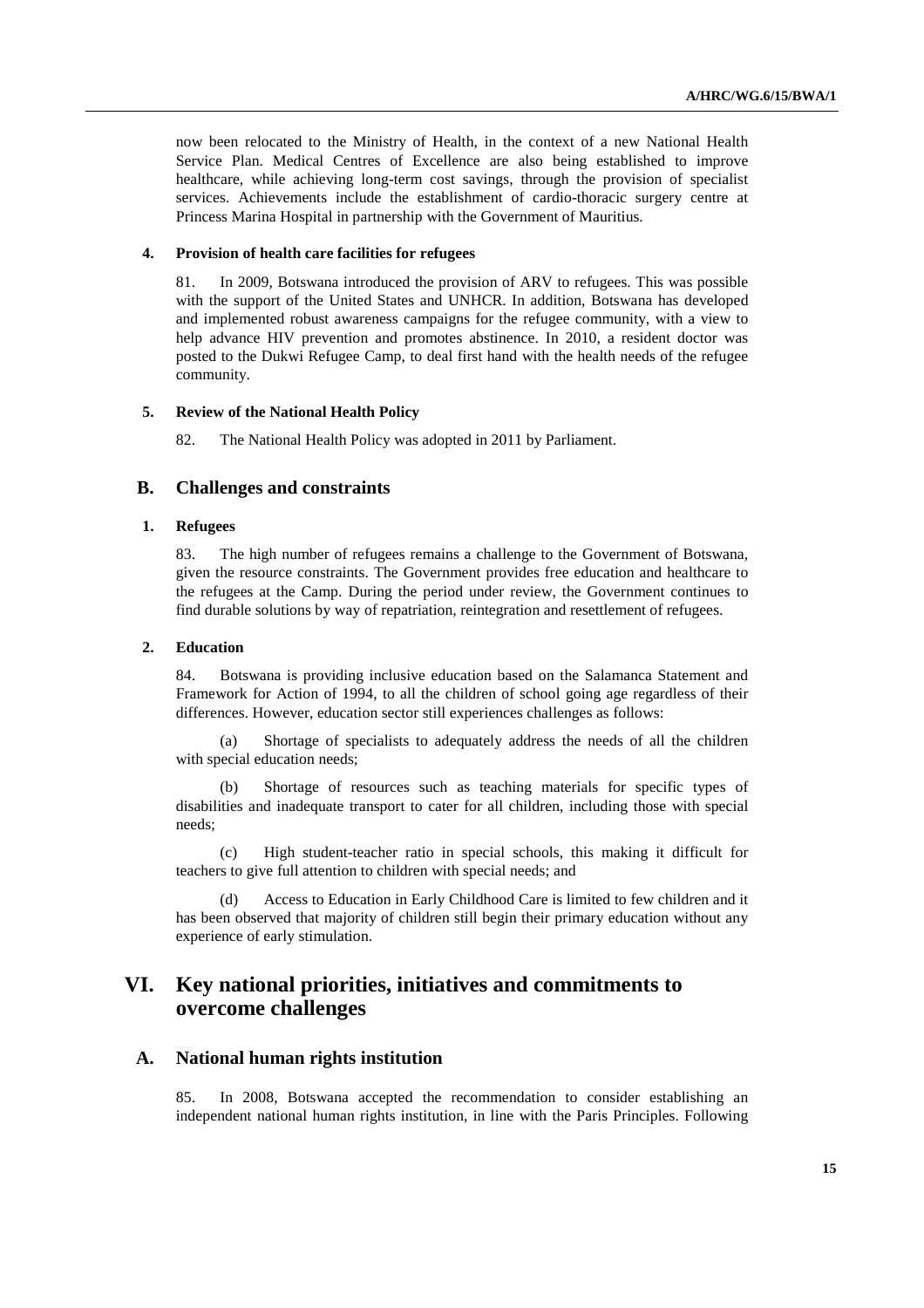consultations at the national level, Government sought assistance from the Office of the High Commissioner for Human Rights to assist with the analysis of the Ombudsman Act.

86. Government had the intention to strengthen the Office of the Ombudsman in order for it to serve as the independent national human rights institution. Upon receiving the advice from the OHCHR, Government has had to revert to the drawing board to consider establishing a wholly new independent institution, to which consultations have commenced and are ongoing.

### **B. Independent Police Complaints Commission**

87. In March 2011 the Parliament of Botswana adopted a Parliamentary motion on the establishment of an Independent Police Complaints Commission (IPCC) for Botswana. A Task Team was constituted Ministry of Defence, Justice and Security to conduct a study and make proposals to Government on the processes and systems relevant for IPCC. As a follow-up the Botswana Police Service Act is to be amended make provision for the establishment of the IPCC expected to be passed by Parliament in November 2013.

88. The intended objective of the IPCC is to safeguard the interests and protect all from police misconduct, in the form of torture, malpractices, corruption, non-performance or simply put protection of citizens against all forms of human rights abuse by the police. The Commissioners will be made up of stakeholders and experts from varied sectors will be appointed so as to achieve the desired objectivity.

### **C. Small Claims Court**

89. In 2009, the Government of Botswana introduced the Small Claims Court, through an Act of Parliament. It operates in the magistrate's court with limited powers prescribed by the Act. The court was established to avoid delays in delivery of Justice in matters that can be easily dispensed with and to allow access to justice by those who are incapable of engaging lawyers and whose claims are within the powers of the court.

### **D. Provision of legal aid**

90. In 2011, the Legal Aid Botswana pilot project was introduced as an initiative aimed at designing a legal aid programme to promote greater access to justice and utilization of legal services by citizens. It began as a project under the National Governance Programme, which is a partnership between the Government of Botswana and United Nations Development Programme (UNDP).

- 91. The provision of legal aid by the following service delivery models:
	- Salaried legal practitioners
	- Cooperation agreements with NGOs
	- *Pro bono* and Judicare services by private practitioners

92. Regarding cooperation with NGOs for the delivery of Legal Aid by NGOs, cooperation agreements were signed with four NGOs, namely Ditshwanelo, Emang Basadi, Women Against Rape, and Botswana Network on Ethics, Law and HIV/AIDS (BONELA).

93. Existing supply of legal aid by NGOs and others is estimated at 7164 cases per annum. The legal practitioners have indicated a willingness to contribute by offering pro bono services. Unfortunately the initial commitment to 40 hours per annum may be reduced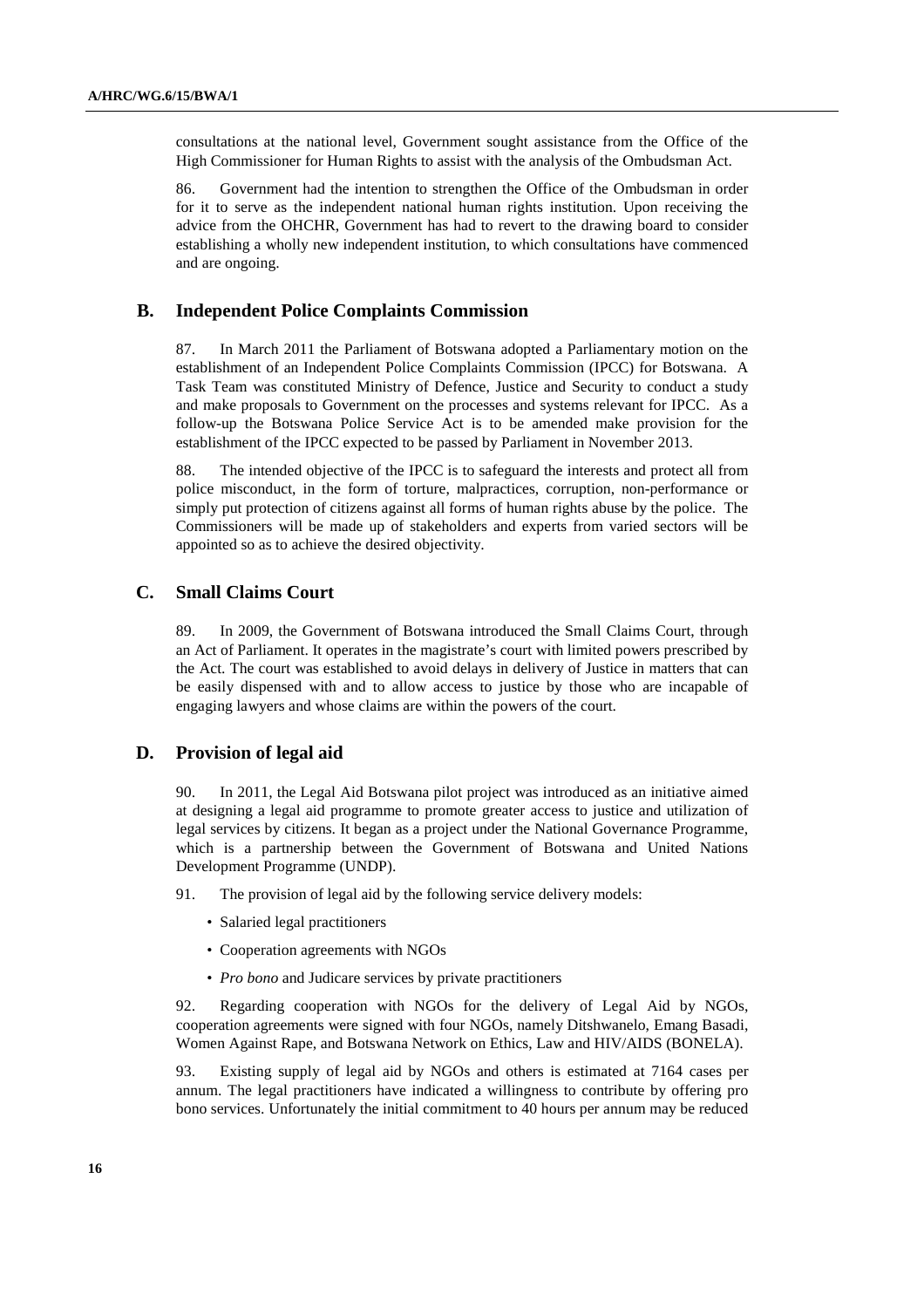to 24 hours per annum. The government undertakes the burden of providing legal aid for the indigents.

94. In 2012, Government took the decision to extend the pilot phase to 2013. A Bill to promulgate The Legal Aid is being drafted.

### **E. HIV/AIDS**

95. Botswana has developed and implemented targeted policies and programmes to address the pandemic. In 2009, the National Multiple Concurrent Partnerships (MCP) Campaign was introduced to address the problem of multiple concurrent partnerships in all its forms, with a special focus on young women.

96. There are notable overall declines in HIV prevalence among young people aged 15- 24 years. HIV prevalence dropped from a high of 13.2% in 2009 to 10.0% in 2011 among the 15-19 year olds and from 24.1% in 2009 to 19.0% in 2011 among the 20-24 year olds. These declines have been maintained since 2005 and are likely to continue into the future.

97. Government also produced the National Monitoring & Evaluation Plan for the National Operational Plan for HIV and AIDS 2012-2016. It is a document that guides the response to HIV and AIDS with essential information on core indicators that measure the effectiveness of the national response to HIV and AIDS. It is designed to guide the overall monitoring and evaluation to ensure successful implementation of programmes. The Plan is based on the logic framework which links the impact, outcomes, outputs, and inputs for each priority area of the National Operational Plan with a budget estimate for activities during the plan period.

98. Furthermore, the Ministry of Education & Skills Development (MoESD) adopted the Strategic Framework for HIV and AIDS 2011-2016. The strategy will enable the Ministry of Education and Skills Development in Botswana to set out its approach and plans to mitigate the impacts of HIV and AIDS in the education sector specifically, and for the country more broadly. The strategy is targeted at teachers, pupils in primary, secondary and senior secondary schools, students in teacher training and vocational training institutions, employees of the MoESD. It addresses issues such as the integration and infusion of HIV and AIDS into the curriculum, schools and school governance in relation to HIV and AIDS, student issues and affairs, organizational and institutional issues related to HIV and AIDS, teacher and staff issues etc. This strategy excludes the Higher education sector (universities), except for areas related to teacher training and development. The HIV and AIDS strategy will ensure that there is a seamless link with national HIV and AIDS strategies, and in particular that there is a clear alignment with the outcomes delineated in the second National Strategic Framework for HIV and AIDS 2011-2016.

### **F. National Strategy for Poverty Eradication**

99. In 2009, Government introduced the National Strategy for Poverty Eradication, viewed as one of the leverages in achieving the high income status. Statistics show that over the years poverty has reduced significantly as the following statistics indicate: 1985/86 (59%), 1993/94 (47%) and 2002/03 (30%). The rate declined further to 20.7% in 2010.

100. Cabinet through adopted affirmative action strategies for the benefit of the marginalised groups i.e. Basarwa and remote area dwellers affording them preference in schools, vocational institutions and employment.